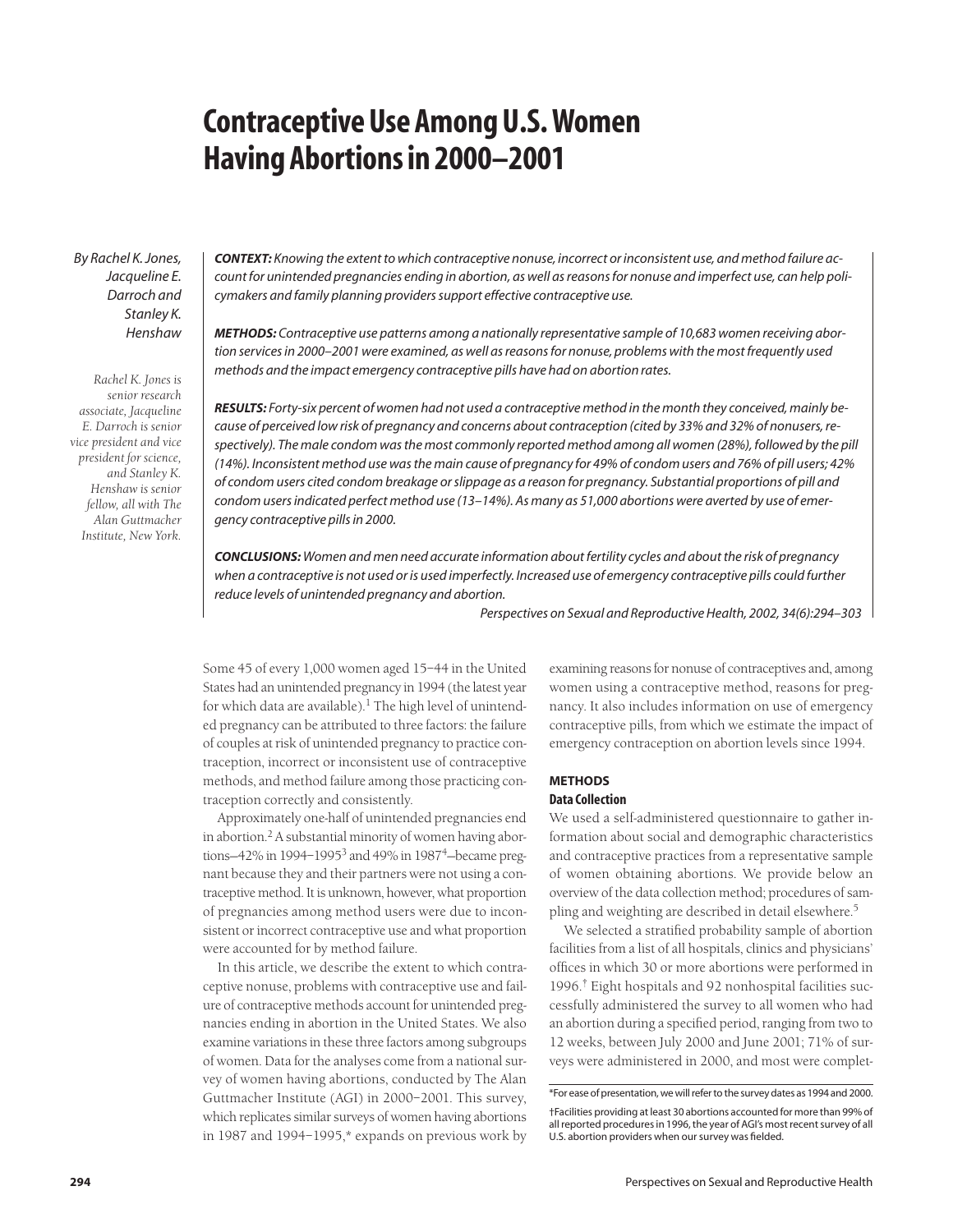ed while women waited for their procedure. Usable questionnaires were returned by 10,683 of the 13,071 women who had abortions at participating facilities during the study period, which produced a response rate of 82%.

We computed multistage weights to compensate for differential nonresponse in specific facilities and among subgroups of women, as well as for deviations from the original sampling plan. Nonresponse for most items was 2–4% but ranged from 1% (for measures on previous pregnancy experience) to 33% (for items about reasons for nonuse of a contraceptive method).\* We imputed missing information for key demographic and contraceptive use items on the basis of responses given by women with similar characteristics by using a "hot-deck" procedure.†

The four-page questionnaire, prepared in both English and Spanish, was modeled on those used in AGI's prior surveys of U.S. women obtaining abortions. It included a description of the purpose of the survey, as well as an explanation that participation was voluntary, confidential and anonymous, and would not affect the services that the woman would receive. The questionnaire and survey procedures were approved by the AGI Institutional Review Board.

Women were asked what contraceptive method, if any, they had last used before finding out they were pregnant, for how long they had been using that method and when they had stopped using it.‡ We considered women to have been contraceptive users if they had been using a method during the calendar month they became pregnant and had not intentionally stopped doing so before becoming pregnant. Included in this category were women who had started using a method before becoming pregnant and had stopped after the month of conception. If the month of conception was unknown, a woman was considered a user if she had been using a method up to one month before the abortion, and a nonuser if she had stopped using a method at least three months before the abortion.

According to the dates of method use and the estimated dates of conception, 10% of women had started or stopped using a contraceptive method during the month of conception. These women were classified as users if, in

\*This high level of nonresponse for nonusers was because contraceptive use was imputed for some women (10% of nonusers) and because of a problem with survey wording. The question introducing the series of items asking about reasons for nonuse read "Why have you never used a method or during the month you became pregnant, why were you not using any contraceptive or other method to prevent pregnancy?" Women who read this rapidly may have assumed that the following items pertained only to women who had never used a method. By examining cross-tabulations of nonresponse by prior contraceptive use, we found support for this explanation: Only 18% of women who had never used a method failed to answer this series of items, compared with 36% of prior users.

†For each item requiring imputation, we used cross-tabulations to identify the variables most strongly associated with it. Respondents were sorted according to these variables in the order of the strength of the item's association with the variable to be imputed, so that similar cases were adjacent to one another in the file. A missing value was then replaced by the value of the preceding case in the file with available data. Subcategories of specific reasons for contraceptive nonuse and specific reasons for inconsistent pill and condom use were not imputed on a case-by-case basis; instead, we assumed that women who did not provide responses to these items resembled women who did provide responses.

‡Twelve percent of all women having abortions indicated that they had

response to another question, they reported the use of a method during the month they became pregnant.§ For women whom we still could not classify as a contraceptive user or nonuser because of missing data, we examined responses to other relevant questions when possible; otherwise, we imputed missing items.

Women who had used oral contraceptives or barrier methods in the month that they had become pregnant were asked to indicate their perceived reason for the pregnancy from a list of potential reasons. The list included an opportunity to write in other reasons, as well as the option of indicating "I used it perfectly, but the method failed."\*\* Women who had not used birth control in the month of conception were provided with a list of potential reasons for nonuse and an opportunity to write in other reasons.

## **Statistical Analysis**

We present data that were weighted to be nationally representative of women having abortions during the 12-month study period. We used t-tests to determine whether subgroups differed significantly from one another in their contraceptive method use, perceived reasons for nonuse and perceived reasons for pregnancy while using the pill or condom. Logistic regression was used to examine independent relationships between women's characteristics and contraceptive use. Tests of significance were performed using STATA version 7, which took into account the clustering and weighting of the sample. We used SPSS version 11.01 for data management and all other analyses.

## **RESULTS Women's Characteristics**

All social and demographic groups are represented among women having abortions; the characteristics of this population have been discussed elsewhere.<sup>6</sup> More than half of respondents (56%) were in their 20s; women in their 30s accounted for 22% of abortions and adolescents for 19%. Seventeen percent of women were married, 67% had never been married and the remainder had previously been married; 31% of single women were cohabiting. The majority of women (61%) had one or more children. Women with

last used more than one contraceptive method. Information from an item asking about the method used in the month of pregnancy allowed us to determine the last method used for about half of these women (5% overall). We assumed that the rest had been using the most effective method they reported.

§Some of these women reported both that they had used a contraceptive method in the month they became pregnant and that they had stopped method use before becoming pregnant. In past AGI surveys, such women were classified as nonusers. However, on the basis of changes in the survey, including changed order of questions, reworded questions and new items about pill and barrier method users' perceptions of why they became pregnant, we classified them as users in this analysis. Most of these women answered the new questions, and their responses indicated that they had been contraceptive users when they became pregnant, although they may have used their method inconsistently. Information provided by respondents on problems with specific methods provides assurance that our classification was correct and comparable between surveys. We estimate that if this procedure incorrectly categorized women as contraceptive users, this would have affected fewer than 1% of all respondents.

\*\*One percent of pill users and of condom users indicated both perfect use and some other potential reason for pregnancy (e.g., inconsistent use). Estimates of perfect use are restricted to those who gave only this response.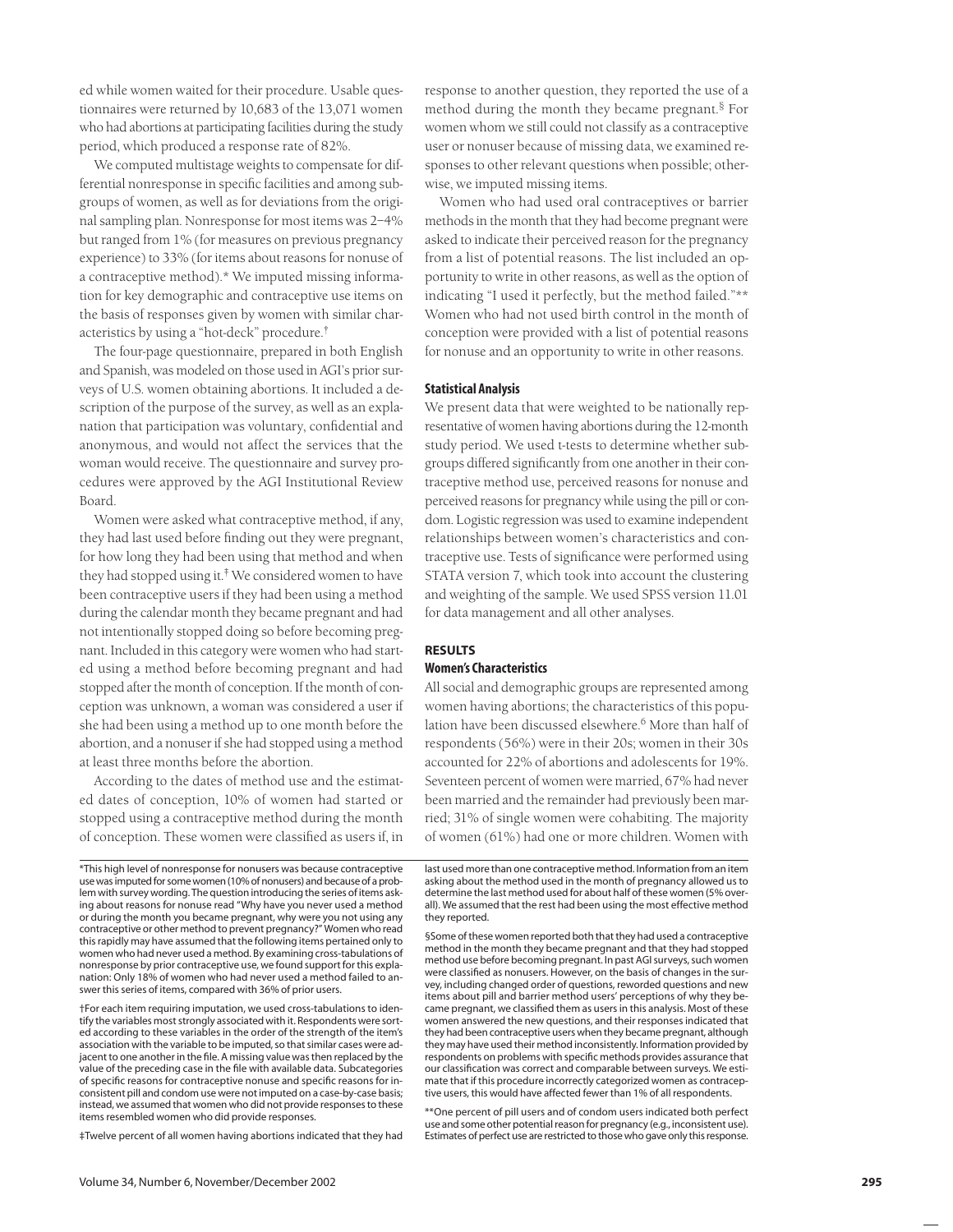*TABLE 1. Percentage distribution of women obtaining abortions in 2000, by contraceptive method used in the month of conception, and of women at risk of unintended pregnancy in 1995, by contraceptive method used*

| Method                               | Women having<br>abortions, 2000 | Women at risk of<br>unintended<br>pregnancy,<br>1995+ |  |  |
|--------------------------------------|---------------------------------|-------------------------------------------------------|--|--|
| Any method                           | 53.7                            | 92.5                                                  |  |  |
| Long-acting                          | 1.1                             | 40.5                                                  |  |  |
| Sterilization                        | 0.1                             | 35.8                                                  |  |  |
| <b>IUD</b>                           | 0.1                             | 0.7                                                   |  |  |
| Implant/injectable                   | 0.9                             | 4.0                                                   |  |  |
| Pill                                 | 13.6                            | 24.9                                                  |  |  |
| Male condom                          | 27.6                            | 18.9                                                  |  |  |
| Withdrawal                           | 7.3                             | 2.8                                                   |  |  |
| Periodic abstinence                  | 2.2                             | 2.1                                                   |  |  |
| Other‡                               | 1.9                             | 3.3                                                   |  |  |
| No method                            | 46.3                            | 7.5                                                   |  |  |
| Never used                           | 8.1                             | 0.1                                                   |  |  |
| Previously used                      | 38.25                           | 7.4                                                   |  |  |
| Total                                | 100.0                           | 100.0                                                 |  |  |
| Unweighted N<br>Weighted N (in 000s) | 10,683<br>1,313                 | 7,725<br>41,796                                       |  |  |

†Based on special tabulations from the 1995 National Survey of Family Growth. Includes women using a contraceptive method in the survey month and fertile women using no method who had intercourse in the previous three months and were not pregnant, seeking pregnancy or postpartum and whose partner was not sterile. ‡Female condom, diaphragm, foam, sponge, suppository or any other method. §Includes women who used only emergency contraceptive pills to prevent the current pregnancy. *Source:* Weighted number of women having abortions from reference 5.

family incomes less than 200% of the federal poverty level accounted for 57% of abortions; 27% were poor (had incomes below 100% of poverty). Forty-one percent of women were non-Hispanic white, 32% non-Hispanic black and 20% Hispanic; the remainder were members of other racial and ethnic groups.\*

#### **Contraceptive Use Patterns**

More than half of women obtaining abortions in 2000 (54%) had been using a contraceptive method during the month they became pregnant (Table 1). This figure is slightly lower than the proportion of women having abortions in 1994 who had been contraceptive users  $(58\%)$ ,<sup>7</sup> but slightly higher than the proportion reported in 1987 (51%).<sup>8</sup> In 2000, approximately 15% of women had been using the most effective methods—1% used long-acting methods (sterilization, the IUD, implants or injectables) and 14% the pill. Twenty-eight percent of all women having abortions had used the male condom, down from 32% in 1994 (the only method to decline by more than three percentage points).<sup>9</sup> Withdrawal and periodic abstinence had been used by roughly one in 10 women having abortions.

Forty-six percent of women had not used a method in the month of conception, but 38% had used one previously. Of these prior users, 42% had used a contraceptive method within three months of conception, and 65% had used a method within six months (not shown). Eight percent of women having abortions indicated that they had never used a contraceptive method, down from 11% in 199410 and 9% in 1987.<sup>11</sup>

The pattern of contraceptive use among women having abortions was very different from that among all women at risk of having an unintended pregnancy in 1995, the latest year for which national data are available (Table 1). The distribution of women having abortions by contraceptive method used is a function not only of the contraceptive use pattern of all women, but also of the rate of accidental pregnancy among method users (the use-failure rate) and of the proportion of women with accidental pregnancies who have abortions.

Women using no contraceptive method made up a larger proportion of women having abortions than of all women at risk of unintended pregnancy (46% vs. 7%), mainly because the likelihood of pregnancy is extremely high among fertile, sexually active women when they do not use a contraceptive method. In contrast, a substantially lower proportion of women having abortions than of all women at risk of unintended pregnancy had used sterilization and other long-acting methods (1% vs. 41%), which reflects the very high rates of use-effectiveness of these methods. Pill users were underrepresented among women having abortions, whereas women using condoms and withdrawal were overrepresented. These patterns reflect the fact that women using oral contraceptives are more successful in avoiding accidental pregnancy than are those who rely on barrier or nonprescription methods.<sup>12</sup>

## **Contraceptive Nonusers**

The proportion of women having abortions who had not been using a contraceptive when they became pregnant varied across social and demographic subgroups from 37% to 54% (Table 2). Bivariate analyses reveal that adolescents and women aged 20–24 were significantly more likely than women aged 30 or older to be nonusers (47–50% vs. 44%). Decreases in income and education are associated with increased contraceptive nonuse: Women with family incomes below 300% of the federal poverty level were more likely than women with higher incomes not to be using a method of birth control in the month they became pregnant (45–52% vs. 40%), and women with less than a college degree were significantly more likely than college graduates to be nonusers (41–54% vs. 37%). Blacks, Hispanics and women of other races and ethnicities were more likely than whites to be nonusers (50–52% vs. 39%). Union status was barely associated with nonuse of contraception. Women who were the most likely to be nonusers were also the most likely never to have used a contraceptive method. For example, adolescents were more likely than women aged 30 or older to have never practiced contraception (12–19% vs. 7%).

We used logistic regression to determine if the associations between contraceptive nonuse and women's characteristics were independent of the impact of other characteristics (Table 2). In these analyses, adolescents were as

<sup>\*</sup>All racial designations refer to non-Hispanic women of those races.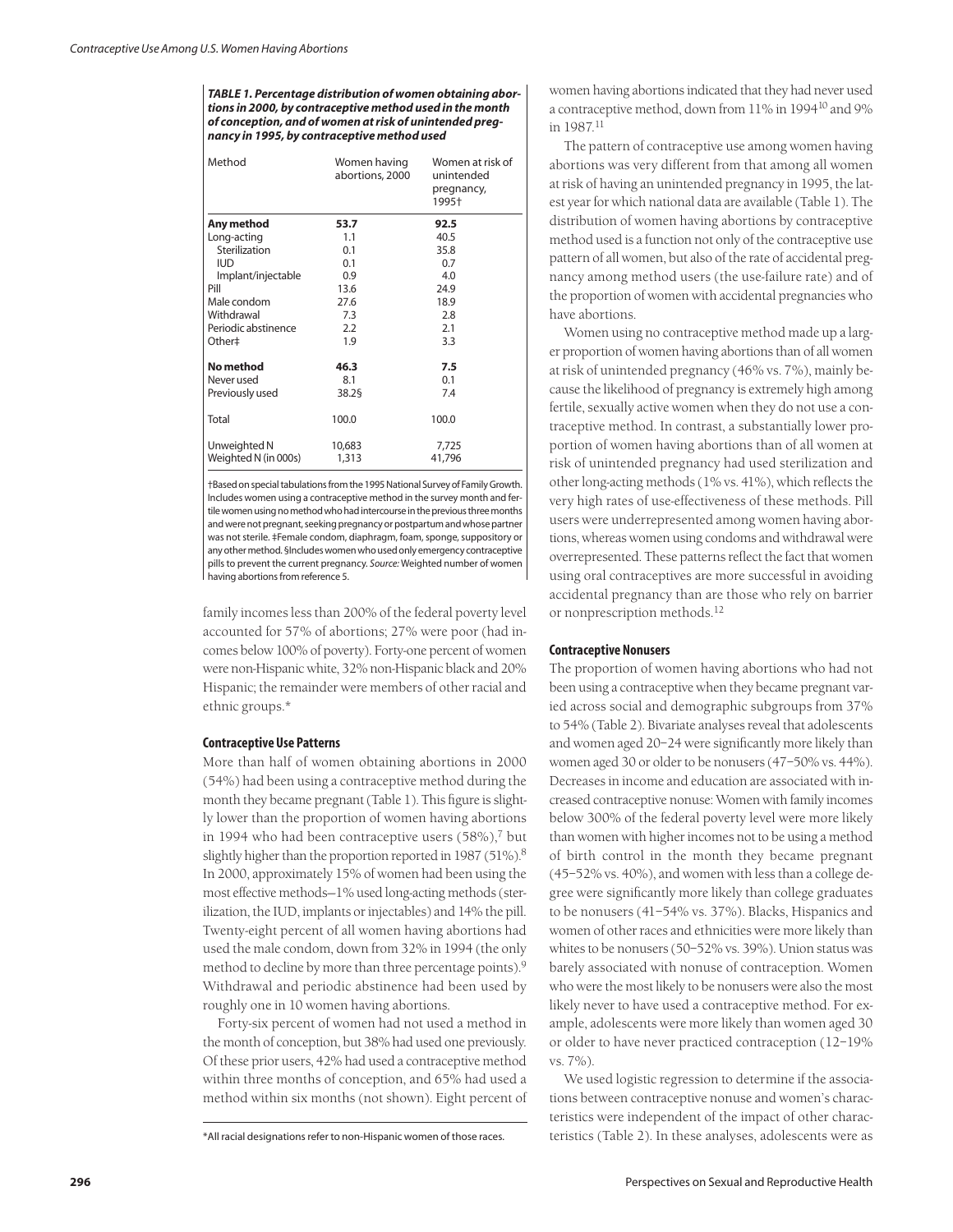likely as women aged 30 or older to have been using no method when they became pregnant; differences in nonuse by poverty status also disappeared. However, the likelihood of nonuse was higher among nonwhites and Hispanics than among whites (odds ratios, 1.5–1.7), and higher among women with no more than a high school education than among college graduates (1.7–1.9). In addition, women who were divorced, separated or widowed had a higher likelihood than married women of not having used a contraceptive method when they became pregnant (1.2).

## **Reasons for Contraceptive Nonuse**

The most common category of reasons for contraceptive nonuse was the perception that a woman was at low risk of becoming pregnant (cited by 33% of nonusers, including 6% who thought that they or their partner was sterile— Table 3, page 298). Concerns about contraceptive methods were cited by 32% of nonusers and included mainly problems with methods in the past (20%) and fear of side effects from methods (13%). A substantial proportion of women said they had had unexpected sex (27%), with 1% indicating that unwanted sex was a reason for nonuse. Slightly more than one in five women had been ambivalent about contraception. Twelve percent of nonusers had encountered problems accessing contraception, such as financial barriers, and 10% indicated their partner's preferences as a reason for nonuse. The least common reasons that nonusers reported reflected ambivalence about becoming pregnant (5%) and fear that their parents would learn they were sexually active (2%). One-third of nonusers indicated multiple categories of reasons for not having used a method. The most common overlap was between perceived low risk of pregnancy and not expecting to have sex (9% of all nonusers—not shown).

Reasons for not having used a contraceptive method in the month of conception varied across subgroups of women (Table 4, page 299). Adolescents were more likely than women aged 30 or older to attribute nonuse to ambivalence about contraception or to fear that their parents would find out they were having sex. Adolescents younger than 18 were the most likely to indicate that unexpected sex was a reason for nonuse but the least likely to indicate that partner preferences were a reason. Adolescents aged 18–19 were more likely than women aged 30 or older to cite concerns about methods as a reason for nonuse. Women in their 20s were less likely than older women to indicate that perceived low risk was a reason for pregnancy.

Union status is an indicator of, among other things, frequency and predictability of sexual intercourse, which are likely to affect contraceptive use. For example, less-frequent sexual activity may help explain why never-married and previously married women were more likely than married women to perceive themselves to be at low risk (35–36% vs. 29%). Previously married and never-married women also were more likely than married women to indicate that unexpected or unwanted sex was a reason they were not using a contraceptive method (33–40% vs. 17%). Never-

*TABLE 2. Percentage distribution of women obtaining abortions, by contraceptive use in the month of conception, and odds ratios from logistic regression analysis predicting the likelihood of contraceptive nonuse—all according to selected characteristics*

| Characteristic              | N      | Not using |               |                    | Using | Total | Odds<br>ratio |
|-----------------------------|--------|-----------|---------------|--------------------|-------|-------|---------------|
|                             |        | Total     | Never<br>used | Previously<br>used |       |       |               |
| All                         | 10,683 | 46.3      | 8.1           | 38.2               | 53.7  | 100.0 | na            |
| Age                         |        |           |               |                    |       |       |               |
| < 18                        | 756    | 48.9*     | $18.5***$     | $30.4***$          | 51.1  | 100.0 | 0.81          |
| $18 - 19$                   | 1,291  | $50.4***$ | $11.9***$     | 38.6               | 49.6  | 100.0 | 1.07          |
| $20 - 24$                   | 3,570  | $46.7*$   | 7.2           | 39.5               | 53.3  | 100.0 | 1.05          |
| $25 - 29$                   | 2,449  | 45.2      | 6.1           | 39.0               | 54.8  | 100.0 | 1.01          |
| $\geq$ 30 (ref)             | 2,617  | 44.1      | 6.5           | 37.5               | 55.9  | 100.0 | 1.00          |
| <b>Union status</b>         |        |           |               |                    |       |       |               |
| Married (ref)               | 1,806  | 43.6      | 8.3           | 35.2               | 56.4  | 100.0 | 1.00          |
| Cohabiting <sup>+</sup>     | 2,726  | 46.6      | $6.2*$        | 40.4**             | 53.4  | 100.0 | 1.05          |
| Previously married‡         | 1,168  | 47.6      | $5.5***$      | $42.1***$          | 52.4  | 100.0 | $1.20*$       |
| Never-married               | 4,983  | $46.8*$   | 9.8           | 37.1               | 53.2  | 100.0 | 1.02          |
| Poverty status§             |        |           |               |                    |       |       |               |
| < 100%                      | 2,876  | $52.3***$ | $11.2***$     | $41.1***$          | 47.7  | 100.0 | 1.14          |
| 100-199%                    | 3,321  | $47.2***$ | $8.5***$      | $38.7**$           | 52.8  | 100.0 | 1.09          |
| 200-299%                    | 1,908  | $45.2***$ | $7.4***$      | $37.8*$            | 54.8  | 100.0 | 1.11          |
| ≥300% (ref)                 | 2,578  | 39.6      | 5.0           | 34.6               | 60.4  | 100.0 | 1.00          |
| <b>Race/ethnicity</b>       |        |           |               |                    |       |       |               |
| White (ref)                 | 4,355  | 38.7      | 4.3           | 34.3               | 61.3  | 100.0 | 1.00          |
| <b>Black</b>                | 3,353  | $51.9***$ | $8.0***$      | 43.9***            | 48.1  | 100.0 | $1.65***$     |
| Hispanic                    | 2,213  | $51.5***$ | $13.1***$     | $38.4*$            | 48.5  | 100.0 | $1.45***$     |
| Other                       | 762    | $50.4***$ | $16.6***$     | 33.8               | 49.6  | 100.0 | $1.66***$     |
| <b>Education</b>            |        |           |               |                    |       |       |               |
| $<$ H.S.                    | 2,105  | 54.2***   | $16.3***$     | $37.9***$          | 45.8  | 100.0 | $1.92***$     |
| H.S. graduate               | 3,336  | $51.6***$ | $8.6***$      | $42.9***$          | 48.4  | 100.0 | $1.66***$     |
| Some college                | 3,862  | $41.0*$   | 4.5           | $36.4***$          | 59.0  | 100.0 | 1.12          |
| College graduate (ref)      | 1,380  | 37.0      | 4.9           | 32.1               | 63.0  | 100.0 | 1.00          |
| <b>Fertility intentions</b> |        |           |               |                    |       |       |               |
| Intend no (more)            |        |           |               |                    |       |       |               |
| children (ref)              | 2,765  | 45.6      | 6.3           | 39.3               | 54.4  | 100.0 | 1.00          |
| Intend (more)               |        |           |               |                    |       |       |               |
| children                    | 5,502  | 46.6      | $9.0***$      | 37.5               | 53.4  | 100.0 | 1.06          |
| Do not know                 | 2,416  | 46.5      | $8.3*$        | 38.2               | 53.5  | 100.0 | 1.02          |

\*p<.05. \*\*p<.01. \*\*\*p<.001. †Based on single women only. ‡Includes separated women. §Percentage of federal poverty level. *Notes:* Ns are unweighted. na=not applicable. ref=reference category for both t-tests and the logistic regression analysis.

married women, who are typically younger than women of other marital statuses, were more likely than married women to cite ambivalence about contraception and fear of parents' finding out they were having sex as reasons for nonuse, but they were less likely to report that ambivalence about pregnancy was a factor in their not having used a contraceptive method.

The survey results support the concern that economic disadvantage makes it harder to obtain contraceptives. Women with incomes lower than 300% of poverty were more likely than the highest-income women to indicate this reason for not having used birth control (11–14% vs. 7%). Women with incomes less than 300% of poverty were less likely than the highest-income women to indicate that ambivalence about pregnancy was a reason they had not been using a contraceptive method (4–5% vs. 6%).

Attitudes toward contraception and knowledge of particular contraceptive methods may vary among women (and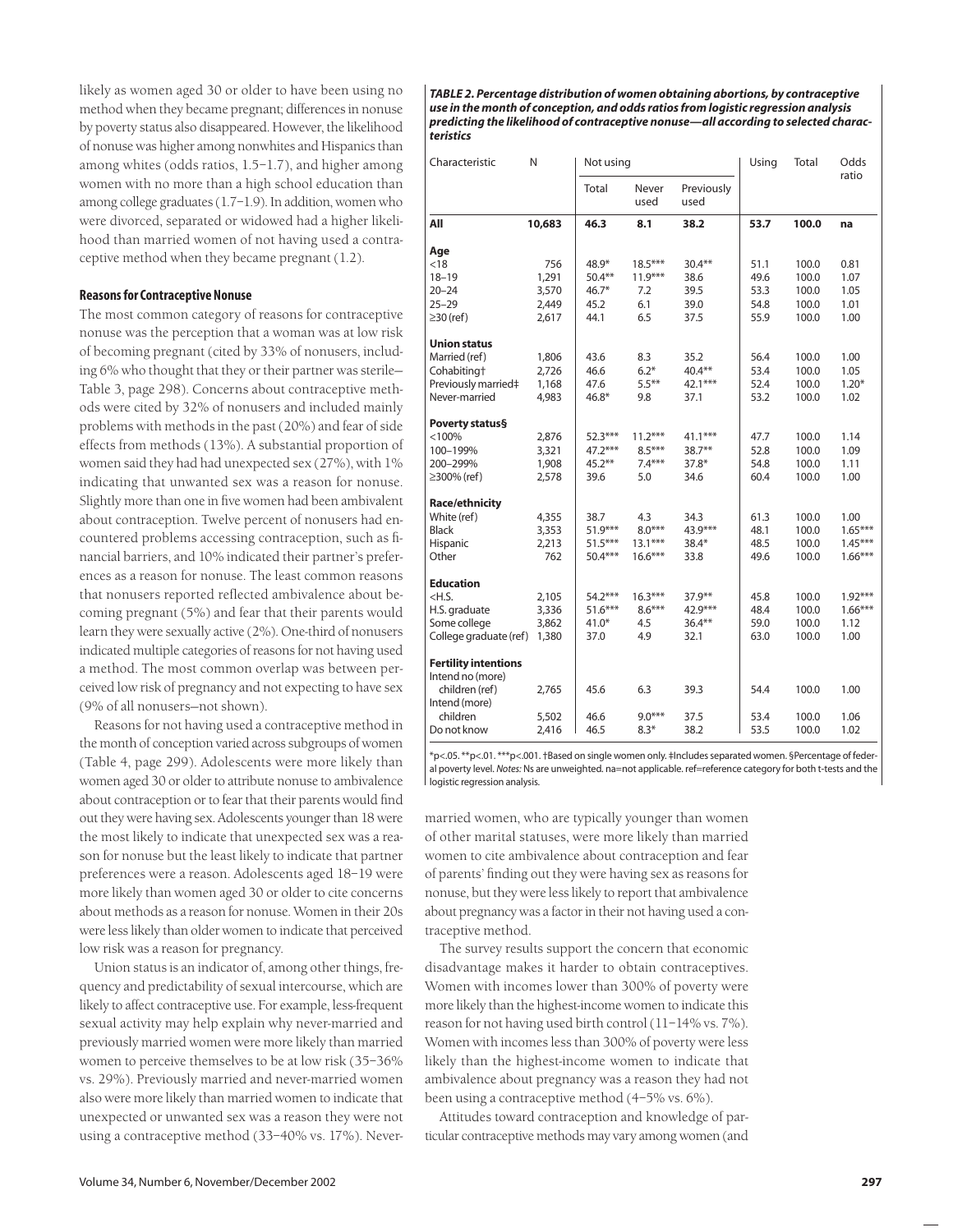*TABLE 3. Percentage of women obtaining abortions who had not been using a contraceptive method in the month of conception, by reported reasons for nonuse*

| Reason                                            | $\frac{0}{0}$<br>$(N=4,957)$ |
|---------------------------------------------------|------------------------------|
| <b>Perceived low risk</b>                         | 33.1                         |
| Didn't think I would get pregnant at the time     | 28.3                         |
| Thought I or my partner was sterile               | 5.8                          |
| Concerns about contraceptive methods              | 32.3                         |
| Problems with methods in the past                 | 20.2                         |
| Afraid of side effects from methods               | 13.3                         |
| Thought methods would make sex less fun           | 3.1                          |
| Thought methods would be difficult to use         | 1.1                          |
| Thought methods would be too messy                | 0.6                          |
| Unexpected/unwanted sex                           | 26.5                         |
| Didn't expect to have sex at the time             | 25.6                         |
| Was forced to have sex                            | 1.3                          |
| Ambivalence about contraception                   | 21.5                         |
| Never got around to getting a method              | 14.6                         |
| Never thought about using a method                | 6.7                          |
| Didn't use or stopped using a method              | 2.6                          |
| <b>Problems accessing contraception</b>           | 12.0                         |
| Financial <sup>+</sup>                            | 7.9                          |
| Didn't know where to get a method                 | 2.1                          |
| Ran out/didn't get method/didn't get refill       | 2.5                          |
| <b>Partner preferences</b>                        | 10.4                         |
| Partner didn't want to use a method               | 7.1                          |
| Partner didn't want me to use a method            | 2.4                          |
| Partner wanted me to get pregnant                 | 2.9                          |
| Ambivalence about pregnancy                       | 4.7                          |
| Thought I might want to get pregnant              | 4.0                          |
| Didn't care if I got pregnant                     | 1.2                          |
| <b>Parents</b>                                    | 2.4                          |
| Afraid my parents would find out I was having sex | 2.4                          |

†For example, methods too expensive, insurance ran out, no money. *Notes:* Percentages may add to more than subtotals because women could indicate more than one reason for nonuse. Women who indicated "other," unspecified reasons for contraceptive nonuse (2% of all nonusers) are not shown but are included in the denominator.

men) from different racial and ethnic groups; these differences may, in turn, influence reasons for nonuse. Thirtytwo percent of women who were classified as belonging to "other" racial and ethnic groups indicated that ambivalence about contraception was a reason for nonuse—a significantly higher proportion than that of white women (22%). Black women were less likely than white women to indicate that partner preferences were a reason for nonuse (8% vs. 11%), and Hispanic women were more likely than white women to identify fear of parents' finding out they were having sex as a reason for nonuse (5% vs. 2%).

Prior experience with contraceptive methods appears to influence reasons for subsequent gaps in contraceptive use. Women who had last used the injectable or pill—both hormonal methods that require a prescription—were more likely than prior condom users to indicate that concerns about methods and problems accessing methods were reasons for nonuse. Unlike prescription methods, however, condoms are situational, meaning that they are used during the act of sex and require at least one partner to have the method on hand. Prior condom users were more likely than prior pill users to indicate that perceived low risk for pregnancy and unexpected sexual intercourse were reasons for nonuse. Condoms also require the cooperation of a male partner, and prior condom users were more likely than pill and injectable users to indicate that partner preferences had been a reason for nonuse, although prior users of withdrawal were more likely than condom users to indicate that this had been a problem. Women who had never used a contraceptive method, who tend to be younger than ever-users, were less likely than condom users to cite perceived low risk of pregnancy, but more likely to cite concerns about methods, ambivalence about contraception, problems accessing methods and fear of parents' finding out they were sexually active as reasons for nonuse.

## **Contraceptive Users**

Across all subgroups, women who became pregnant while using a contraceptive method were more likely to have been relying on male condoms than on any other method (Table 5, page 300). Adolescents younger than 18 were more likely than older women to have been using condoms when they became pregnant (35% of all women in this age-group having abortions), while women in their 20s were the most likely of any age-group to have been using the pill (15%). Women aged 30 or older were the most likely group to have been using methods other than the pill or condom (18%). Only 1% of this age-group were relying on long-acting methods; most had been using less-reliable methods—withdrawal, periodic abstinence or other barrier methods (8%, 5% and 4%, respectively—not shown). Married women and those with college degrees tend to be older than others, and these women were more likely than unmarried and less-educated women to have been using methods other than the pill or condom. Never-married women were more likely than others to have relied on the condom, whereas cohabiting women reported the highest levels of pill use in the month they became pregnant.

Poverty status appears to have little effect on the type of contraceptive method used among method users: The proportions of poor women reporting use of the pill, condom and other contraceptive methods were lower than the proportions among the highest-income women. Likewise, women with family incomes within 100–299% of poverty reported use of the pill and methods other than the condom less commonly than did the highest-income women.

White women having abortions were, in general, more likely than others to have practiced contraception in the month they became pregnant: They were more likely than all other women to have used the pill (17% vs. 9–12%), more likely than black and Hispanic women to have used condoms (30% vs. 23–27%) and more likely than black women to have used other methods (15% vs. 10%).

## **Problems with Pill and Condom Use**

Substantial minorities of women who had become pregnant despite having used the pill or condom indicated that they had used the method perfectly—13% and 14%, respectively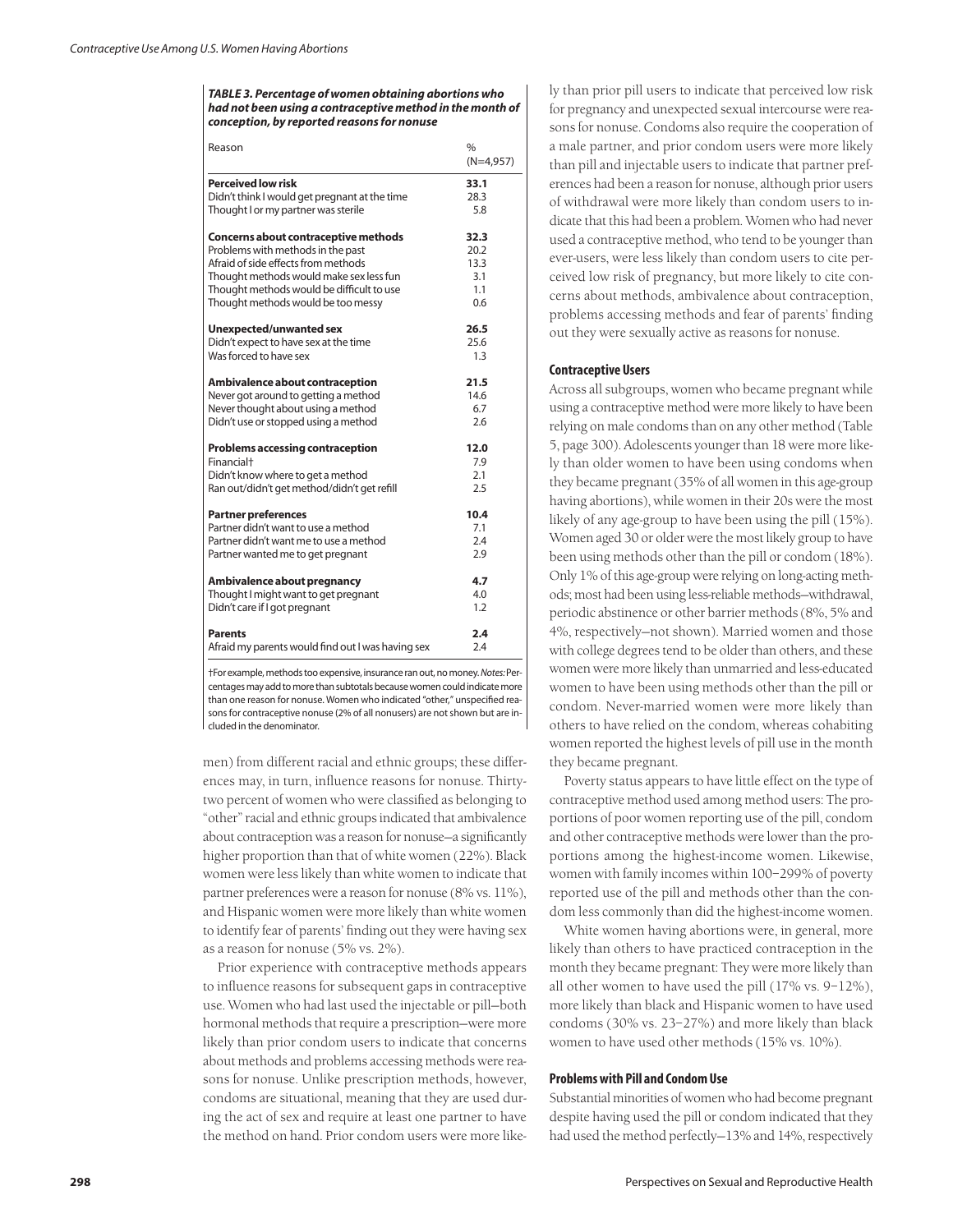| TABLE 4. Percentage of women obtaining abortions who had not been using a contraceptive method in the month of concep- |
|------------------------------------------------------------------------------------------------------------------------|
| tion, by selected characteristics, according to reported reasons for nonuse                                            |

| Characteristic          | Perceived<br>low risk | Method<br>concerns | Unexpected/<br>unwanted<br>sex | Ambivalence<br>about<br>contraception | Access<br>problems | Partner<br>preferences | Ambivalence<br>about<br>pregnancy | Parents   |
|-------------------------|-----------------------|--------------------|--------------------------------|---------------------------------------|--------------------|------------------------|-----------------------------------|-----------|
| All                     | 33.1                  | 32.3               | 26.5                           | 21.5                                  | 12.0               | 10.4                   | 4.7                               | 2.4       |
| Age                     |                       |                    |                                |                                       |                    |                        |                                   |           |
| < 18                    | 38.9                  | 26.0               | 44.0***                        | 27.9***                               | 12.6               | $7.2***$               | 5.1                               | $15.5***$ |
| $18 - 19$               | 37.5                  | $37.2***$          | 28.3                           | $26.5***$                             | 13.3               | 13.0                   | 4.8                               | $5.9***$  |
| $20 - 24$               | $30.7*$               | 32.4               | 25.8                           | $25.9***$                             | 12.5               | 9.6                    | $3.5***$                          | 0.9       |
| $25 - 29$               | $30.0*$               | 34.8**             | $21.1*$                        | 16.5                                  | 12.3               | 10.2                   | $3.7**$                           | 0.2       |
| $\geq$ 30 (ref)         | 35.2                  | 29.3               | 26.1                           | 15.3                                  | 10.1               | 11.3                   | 7.1                               | 0.6       |
| <b>Union status</b>     |                       |                    |                                |                                       |                    |                        |                                   |           |
| Married (ref)           | 29.2                  | 30.6               | 16.5                           | 17.9                                  | 11.6               | 12.2                   | 8.4                               | 0.0       |
| Cohabiting <sup>+</sup> | 31.7                  | $36.0*$            | 15.8                           | 21.2                                  | 14.5               | 12.1                   | $5.5*$                            | $0.7***$  |
| Previously married‡     | 35.9*                 | 32.6               | 39.8***                        | $13.4*$                               | 10.6               | 9.2                    | 6.3                               | $0.7*$    |
| Never-married           | $34.5*$               | 30.9               | $32.5***$                      | 24.9***                               | 11.1               | $9.2*$                 | $2.6***$                          | $4.6***$  |
| Poverty status§         |                       |                    |                                |                                       |                    |                        |                                   |           |
| < 100%                  | 33.6                  | 34.1               | 27.7                           | 21.9                                  | $14.2***$          | $11.9*$                | $4.2*$                            | 2.6       |
| 100-199%                | 32.0                  | 32.9               | 26.7                           | 22.7                                  | $13.8***$          | 10.7                   | $4.6*$                            | 2.8       |
| 200-299%                | 31.8                  | 30.6               | 26.5                           | 20.3                                  | $10.8***$          | 8.7                    | $3.8**$                           | 2.0       |
| ≥300% (ref)             | 35.0                  | 30.6               | 24.5                           | 20.4                                  | 7.1                | 9.1                    | 6.3                               | 1.9       |
| <b>Race/ethnicity</b>   |                       |                    |                                |                                       |                    |                        |                                   |           |
| White (ref)             | 33.9                  | 30.6               | 27.6                           | 21.5                                  | 12.9               | 11.2                   | 5.3                               | 2.0       |
| <b>Black</b>            | 31.7                  | 33.0               | 25.4                           | 18.8                                  | 11.4               | $8.2***$               | 4.2                               | 1.6       |
| Hispanic                | 32.9                  | 34.5               | 28.5                           | 22.4                                  | 12.6               | 13.0                   | 3.9                               | $4.5***$  |
| Other                   | 36.3                  | 31.0               | 21.6                           | $32.0***$                             | $8.9**$            | 10.2                   | 6.9                               | 2.0       |
| <b>Prior method</b>     |                       |                    |                                |                                       |                    |                        |                                   |           |
| Injectable              | 28.4***               | $36.7***$          | 28.5                           | 20.0                                  | $18.5***$          | $8.7*$                 | $2.7***$                          | $0.2***$  |
| Pill                    | 28.4***               | 34.5***            | $20.5***$                      | 20.2                                  | $15.9***$          | $7.9***$               | 4.3                               | $0.5*$    |
| Condom (ref)            | 40.6                  | 25.3               | 31.3                           | 20.1                                  | 5.1                | 12.6                   | 5.6                               | 1.2       |
| Withdrawal              | 43.3                  | 35.8**             | $23.5*$                        | 19.5                                  | 5.1                | $18.8***$              | 6.1                               | 2.0       |
| None                    | $32.2***$             | 34.1**             | 31.3                           | 29.3***                               | $12.0***$          | 9.5                    | 5.6                               | $10.1***$ |
|                         |                       |                    |                                |                                       |                    |                        |                                   |           |

\*p<.05. \*\*p<.01. \*\*\*p<.001. †Based on single women only. ‡Includes separated women. §Percentage of federal poverty level. *Note:*ref=reference category.

(Table 6, page 300).\* However, women most commonly cited inconsistent use as the reason for becoming pregnant—76% of pill users and 49% of condom users gave this reason.

Nearly half of pill users had not taken their pill every day or had not taken it at the same time each day because they had forgotten to do so. Among the other reasons for inconsistent use were absence from home and hence lack of pills (16%), depletion of supplies (10%), illness (8%) and lack of inclination to take the pill (2%). Fourteen percent of inconsistent pill users indicated multiple reasons for irregular use (not shown).

The most common reasons women gave for not having used condoms consistently were that they perceived themselves to be at low risk (20%), they lacked a condom (14%) and they did not expect to have sex (13%). Other reasons were women's and partners' lack of inclination to use a condom (6% and 4%, respectively). Eleven percent of inconsistent condom users indicated two or more reasons for not having used condoms regularly (not shown). Some 42% of users reported that they had become pregnant because of condom breakage or slippage.

We used logistic regression to examine characteristics associated with inconsistent pill and condom use, as well as condom breakage and slippage (Table 7, page 301). For each category of problem, the comparison group was women who reported they had used the method perfectly. Black and Hispanic women were more likely than white women to have used the pill inconsistently (odds ratio, 2.1 for each). Women with less than a high school degree were more likely than those with a college degree to have been inconsistent pill users (2.1). The longer a woman had been using the pill, the less likely she was to indicate that inconsistent use was the reason she had become pregnant.

Inconsistent condom use and condom breakage or slippage were predicted by some of the same characteristics. For example, adolescents younger than 18 were less likely than women aged 30 or older to report inconsistent condom use (odds ratio, 0.3) and condom breakage or slippage (0.5). Black women were more likely than white women to report both forms of imperfect use (2.1 for each). Odds were similarly raised for women who intended to have a child or more children. A further predictor of inconsistent condom use was having an income below 100% of poverty, whereas further predictors of breakage or slippage were being unmarried and having less than a high school education.

<sup>\*</sup>The questionnaire directed all barrier method users to answer the series of items about reasons for pregnancy. Because male condoms were the most commonly used method among women having abortions and because problems associated with condom use are, in many ways, distinctly different from those of other barrier methods, we limited the analysis of potential reasons for pregnancy to women who had been using male condoms in the month they became pregnant.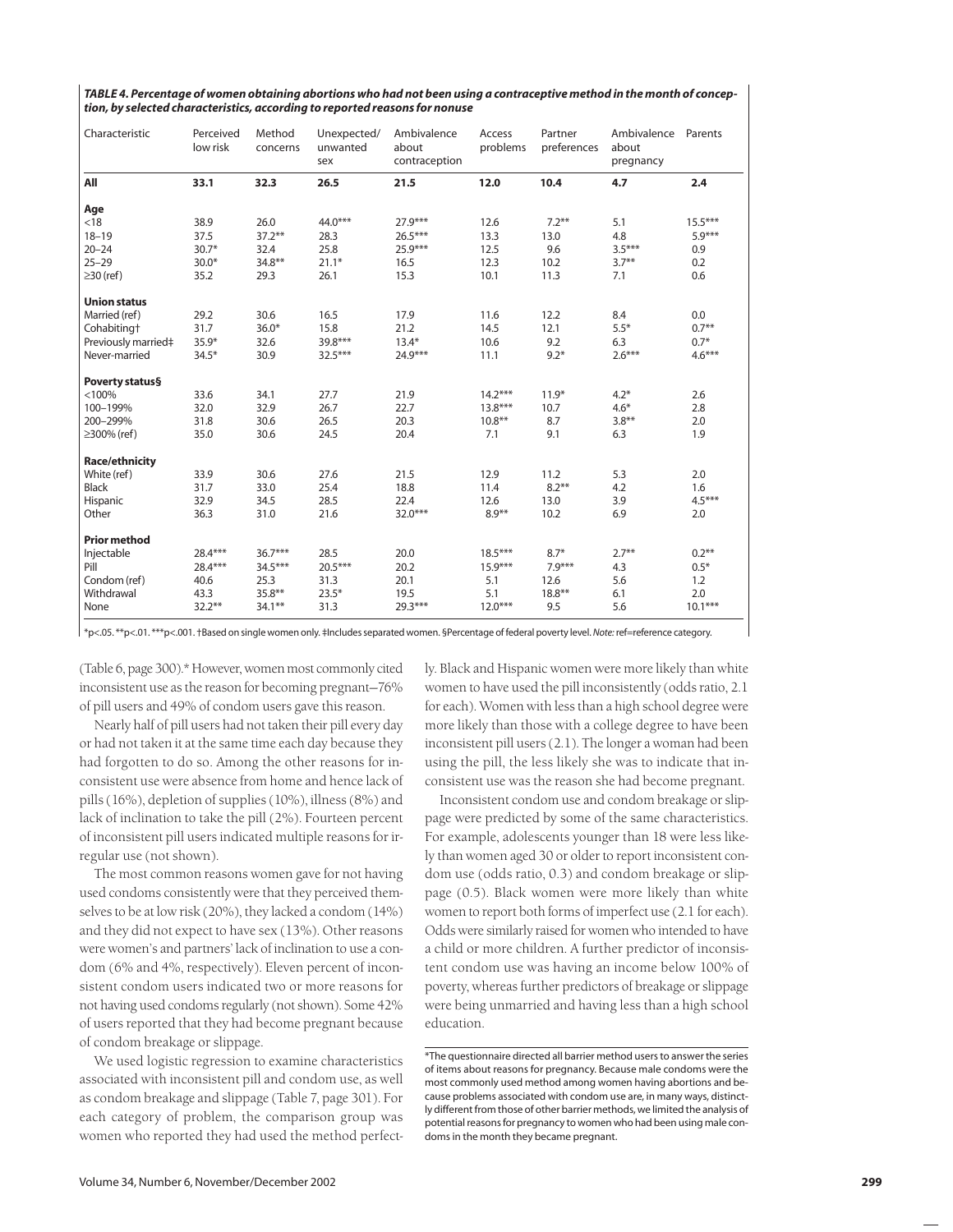#### *TABLE 5. Percentage distribution of women obtaining abortions, by contraceptive use and method used in the month of conception, according to selected characteristics*

| Characteristic                                  | Using         |           |                |           | Not   | Total |
|-------------------------------------------------|---------------|-----------|----------------|-----------|-------|-------|
|                                                 | Any<br>method | Pill      | Male<br>condom | Other     | using |       |
| All                                             | 53.7          | 13.6      | 27.6           | 12.5      | 46.3  | 100.0 |
| Age                                             |               |           |                |           |       |       |
| < 18                                            | 51.1          | $8.8*$    | $35.3***$      | $7.1***$  | 48.9  | 100.0 |
| $18 - 19$                                       | 49.6          | 12.1      | 28.2           | $9.4***$  | 50.4  | 100.0 |
| $20 - 24$                                       | 53.3          | $15.4***$ | 27.5           | $10.3***$ | 46.7  | 100.0 |
| $25 - 29$                                       | 54.8          | $15.0***$ | 26.5           | $13.3***$ | 45.2  | 100.0 |
| $\geq$ 30 (ref)                                 | 55.9          | 12.0      | 26.1           | 17.9      | 44.1  | 100.0 |
| Union status                                    |               |           |                |           |       |       |
| Married (ref)                                   | 56.4          | 13.3      | 25.6           | 17.5      | 43.6  | 100.0 |
| Cohabiting†                                     | 53.4          | $16.9***$ | 24.0           | $12.5***$ | 46.6  | 100.0 |
| Previously married‡                             | 52.4          | 12.3      | 26.8           | $13.4***$ | 47.6  | 100.0 |
| Never-married                                   | 53.2          | 12.2      | $30.4***$      | $10.5***$ | 46.8  | 100.0 |
| Poverty status§                                 |               |           |                |           |       |       |
| $<$ 100%                                        | 47.7          | $12.7***$ | $25.1***$      | $9.9***$  | 52.3  | 100.0 |
| 100-199%                                        | 52.8          | $12.8***$ | 27.7           | $12.3***$ | 47.2  | 100.0 |
| 200-299%                                        | 54.8          | $13.2*$   | 28.7           | $12.9*$   | 45.2  | 100.0 |
| $\geq$ 300% (ref)                               | 60.4          | 15.8      | 29.3           | 15.4      | 39.6  | 100.0 |
| Race/ethnicity                                  |               |           |                |           |       |       |
| White (ref)                                     | 61.3          | 16.7      | 30.1           | 14.5      | 38.7  | 100.0 |
| Black                                           | 48.1          | $11.4***$ | $26.9*$        | $9.8***$  | 51.9  | 100.0 |
| Hispanic                                        | 48.5          | $12.4***$ | $23.3***$      | 12.9      | 51.5  | 100.0 |
| Other                                           | 49.6          | $9.0***$  | 27.7           | 12.9      | 50.4  | 100.0 |
| <b>Education</b>                                |               |           |                |           |       |       |
| $<$ H.S.                                        | 45.8          | $10.2***$ | 26.2           | $9.4***$  | 54.2  | 100.0 |
| H.S. graduate                                   | 48.4          | 12.8      | $25.2***$      | $10.5***$ | 51.6  | 100.0 |
| Some college                                    | 59.0          | 15.8      | 29.4           | $13.8***$ | 41.0  | 100.0 |
| College graduate (ref)                          | 63.0          | 14.7      | 29.9           | 18.5      | 37.0  | 100.0 |
| <b>Fertility intentions</b><br>Intend no (more) |               |           |                |           |       |       |
| children (ref)                                  | 54.4          | 12.9      | 27.2           | 14.3      | 45.6  | 100.0 |
| Intend (more) children                          | 53.4          | 13.5      | 28.3           | $11.5***$ | 46.6  | 100.0 |
| Do not know                                     | 53.5          | 14.6      | 26.1           | 12.8      | 46.5  | 100.0 |

\*p<.05. \*\*p<.01. \*\*\*p<.001. †Based on single women only. ‡Includes separated women. §Percentage of federal poverty level. *Note:* ref=reference category.

#### **Use of Emergency Contraceptive Pills**

In 2000, 1.3% of women having abortions reported having taken emergency contraceptive pills to prevent the pregnancy. Thirty-five percent of women who had taken emergency contraceptive pills had not used any birth control method in the month they became pregnant. Sixty-five percent of those who had used emergency contraceptive pills had done so as a backup to contraception—11% had been taking the pill;\* 40% had been using condoms (17% reported inconsistent use and 23% breakage or slippage); and 14% had been using other methods.

Although most women who had used emergency contraceptives had done so for backup, they accounted for only a small proportion of women who reported problems related to condom or pill use: Just 3% of women who had experienced condom breakage or slippage and 2% of inconsistent condom users had relied on emergency contraception as a backup method. Among women who had taken the pill inconsistently, fewer than 1% had also taken emergency contraceptive pills (although 28% had used another backup method, such as condoms or withdrawal).

Trussell and colleagues have estimated that for each pregnancy that occurs after use of emergency contraceptive pills, three pregnancies are prevented.<sup>13</sup> In 2000, 1.3 million abortions were performed in the United States.<sup>14</sup> If 17,000 (1.3%)<sup>†</sup> pregnancies that ended in abortion occurred after the use of emergency contraceptive pills, approximately 51,000 pregnancies that would have ended in abortion were prevented. By comparison, only 0.1%, or 1,400, of the 1.4 million abortions in 1994 occurred after use of oral emergency contraceptives, and about 4,000 abortions were prevented by their use. The increase in the use of emergency contraceptive pills may account for a significant part of the recent reduction in abortions nationally: The number of abortions in 2000 was 110,000 fewer than in 1994, and an estimated 47,000 more abortions were prevented by emergency contraception in 2000 than in 1994; thus, emergency contraception could account for 43% of the decrease in abortions.

*TABLE 6. Percentages of pill and condom users obtaining abortions, by perceived reasons for pregnancy*

| Reason                                                                | $\frac{0}{0}$       |
|-----------------------------------------------------------------------|---------------------|
| PILL USERS<br>Perfect use/method failed                               | $(N=1,458)$<br>12.7 |
| Inconsistent use                                                      | 75.9                |
| Forgot to take pills                                                  | 45.1                |
| Away from home and didn't have pills                                  | 15.9                |
| Ran out of supplies                                                   | 10.3                |
| Sick                                                                  | 7.7                 |
| Didn't think I would have sex again                                   | 2.1                 |
| Didn't feel like taking pills                                         | 1.6                 |
| Partner didn't want me to take                                        | 0.3                 |
| Thought I might want to get pregnant                                  | 0.2                 |
| Other reason                                                          | 3.6                 |
| Othert                                                                | 14.9                |
| <b>CONDOM USERS</b>                                                   | $(N=2,945)$         |
| Perfect use/method failed                                             | 13.5                |
| Inconsistent use                                                      | 49.3                |
| Didn't think I would get pregnant                                     | 20.4                |
| Didn't have it with me                                                | 14.3                |
| Not expecting to have sex                                             | 12.8                |
| Forgot                                                                | 7.1                 |
| Didn't feel like using                                                | 5.6                 |
| Partner didn't feel like using                                        | 3.5                 |
| Partner was supposed to bring                                         | 1.0                 |
| Partner wanted me to get pregnant                                     | 1.0                 |
| I was forced to have sex                                              | 0.5                 |
| Thought I might want to get pregnant<br>Didn't care if I got pregnant | 0.5<br>0.3          |
| Other reason                                                          | 1.8                 |
|                                                                       |                     |
| <b>Condom broke/slipped</b>                                           | 41.6                |
| Other‡                                                                | 3.2                 |

†Included use with other drugs or antibiotics, absorption problems (vomiting or diarrhea), change of pill or dose, and not finishing first pack. ‡Included incorrect use and use of lambskin condoms and expired condoms. *Note:* Users could indicate more than one reason for imperfect use.

<sup>\*</sup>The item asking about last method used did not include emergency contraceptive pills as a response category. Rather, all women were asked in a subsequent item whether they had used emergency contraceptive pills to prevent the current pregnancy. Some women who indicated both use of emergency contraception and pill use may have used only emergency contraceptive pills.

<sup>†</sup>The 95% confidence interval around the 1.3% estimate is 1.0–1.6%, and 13,000–21,000 abortions may have occurred after the use of emergency contraception.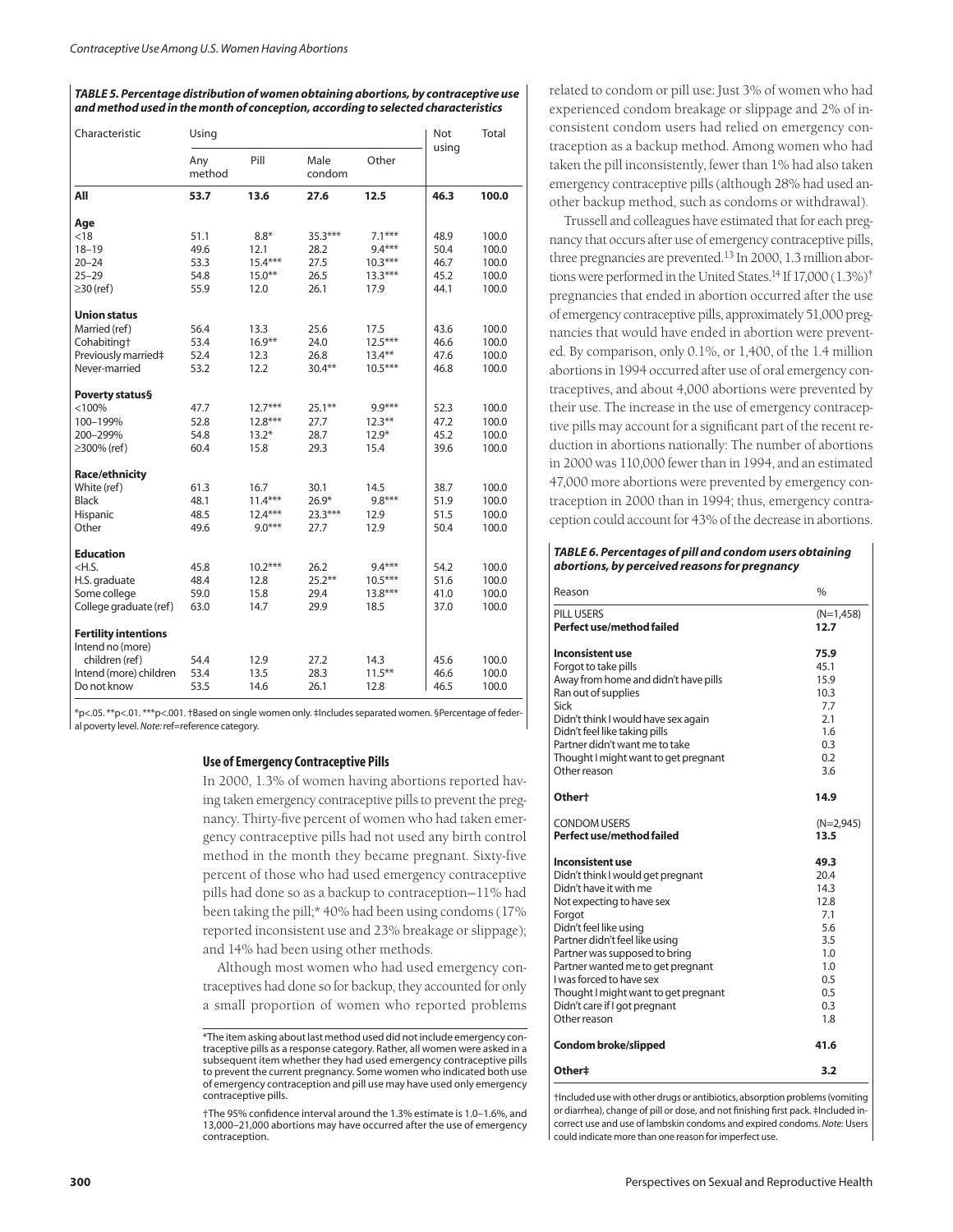The commonly accepted estimate that we used—that emergency contraceptive pill use prevents 75% of pregnancies that would have occurred without its use—is based on studies evaluating the Yuzpe regimen of combined oral contraceptives.<sup>15</sup> However, levonorgestrel alone has been shown to be more effective than the Yuzpe regimen.<sup>16</sup> If the levonorgestrel-only product approved for use in the United States in 1999 was widely used during 2000 and 2001, the number of abortions averted may have been even higher than our estimate.

On the other hand, studies have found that the effectiveness of the Yuzpe regimen ranges from 56% to 89%.<sup>17</sup> In addition, some users of emergency contraceptives who became pregnant and had abortions may have used the method incorrectly—for example, after they were already pregnant. Although some studies estimating effectiveness of emergency contraception include women who used the method inappropriately, most use screening criteria to include only women for whom emergency contraception was most likely to be effective (e.g., women who had had only one act of unprotected intercourse and who were not pregnant before taking emergency contraceptive pills). If the proportion of women having abortions in 2000 who became pregnant after *correctly* using emergency contraceptives was actually lower than 1.3%, the number of abortions prevented may be lower than our estimate.

## **DISCUSSION AND CONCLUSION**

On the basis of our survey findings, we estimate that of the 1.3 million women who underwent induced abortions in 2000, 608,000 had not been using a contraceptive method around the time they became pregnant, 610,000 had been using a method but not consistently or correctly, and 95,000 had thought they were using the method perfectly but became pregnant because of method failure.\* Although these estimates are based solely on women's retrospective reports and perceptions of why they became pregnant, they raise issues that are common among all contraceptive users and thus need to be addressed.

Method failure rates during perfect use are quite low for oral contraceptives and male condoms (0.1–0.5% and 3%, respectively, in the first year of use).<sup>18</sup> Previous research has found that some women overreport compliance with contraceptive regimens, $19$  and women having abortions may have overreported perfect method use. Nonetheless, the potential number of unintended pregnancies due to method failure is quite large. In 1995, 10 million women were using the pill, and eight million the condom.<sup>20</sup> If all 10 million women using the pill did so perfectly over the full year, 0.1–0.5%, or 10,000–50,000 users, would have become pregnant. Similarly, if all eight million condom users used the method perfectly for the year, 3%, or 240,000, would have become pregnant. These estimates confirm the validity of the number of abortions that women attributed to method failure during perfect use (95,000). This finding underscores the importance of providing women and their partners with information and services they need to select

*TABLE 7. Odds ratios from logistic regression analyses indicating the likelihood of inconsistent pill and condom use, and condom breakage or slippage, by selected characteristics of women obtaining abortions* 

| Characteristic                                                                                             |                                                                                                                | Inconsistent<br>pill use               | Inconsistent<br>condom use           | Condom<br>breakage<br>or slippage               |  |
|------------------------------------------------------------------------------------------------------------|----------------------------------------------------------------------------------------------------------------|----------------------------------------|--------------------------------------|-------------------------------------------------|--|
|                                                                                                            | Age<br>< 18<br>$18 - 19$<br>$20 - 24$<br>$25 - 29$                                                             | 0.37<br>0.66<br>0.76<br>0.66           | $0.34***$<br>1.02<br>0.88<br>1.11    | $0.47*$<br>1.06<br>0.89<br>1.15                 |  |
|                                                                                                            | $\geq$ 30 (ref)<br><b>Union status</b><br>Married (ref)<br>Cohabiting†<br>Previously married‡<br>Never-married | 1.00<br>1.00<br>1.29<br>0.92<br>1.22   | 1.00<br>1.00<br>1.05<br>1.22<br>1.06 | 1.00<br>1.00<br>$1.53*$<br>$2.07***$<br>$1.39*$ |  |
|                                                                                                            | Poverty status§<br>< 100%<br>100-199%<br>200-299%<br>$\geq$ 300% (ref)                                         | 1.50<br>1.35<br>1.52<br>1.00           | $1.50*$<br>1.29<br>1.11<br>1.00      | 1.33<br>1.25<br>1.30<br>1.00                    |  |
|                                                                                                            | <b>Race/ethnicity</b><br>White (ref)<br><b>Black</b><br>Hispanic<br>Other                                      | 1.00<br>$2.14***$<br>$2.12***$<br>0.99 | 1.00<br>$2.06***$<br>1.18<br>1.19    | 1.00<br>$2.11***$<br>1.12<br>0.63               |  |
|                                                                                                            | <b>Education</b><br>$<$ H.S.<br>H.S. graduate<br>Some college<br>College graduate (ref)                        | $2.10*$<br>1.46<br>1.23<br>1.00        | 1.77<br>1.09<br>0.97<br>1.00         | $2.12*$<br>1.12<br>1.14<br>1.00                 |  |
| <b>Fertility intentions</b><br>Intend no (more)<br>children (ref)<br>Intend (more) children<br>Do not know |                                                                                                                | 1.00<br>1.16<br>1.28                   | 1.00<br>$2.26***$<br>1.21            | 1.00<br>$2.03***$<br>1.30                       |  |
|                                                                                                            | Months used <sup>++</sup>                                                                                      | $0.99*$                                | 1.00                                 | 1.01                                            |  |

\*p<.05. \*\*p<.01. \*\*\*p<.001. †Based on single women only. ‡Includes separated women. §Percentage of federal poverty level. ††Number of months of method use was treated as a continuous variable. *Notes:* Imperfect users are compared with perfect users in the logistic regression analyses. ref=reference category.

methods with which they are most likely to be successful, as well as the continuing need for development of additional method choices.

Inconsistent method use was the most common reason women using the pill or condoms became pregnant. Condom users also had to deal with problems of slippage and breakage, which, although fairly rare, increase the chance of pregnancy. For example, couples in clinical trials comparing the efficacy of latex and polyurethane condoms reported slippage or breakage of 1–4% of the condoms they had used during a six-month period.<sup>21</sup> Among women hav-

<sup>\*</sup>Pill and barrier method users who indicated that "other reasons" were responsible for their pregnancy were considered imperfect contraceptive users, as were barrier method users who experienced slippage or breakage. The questionnaire did not ask about reasons for pregnancy among the 1% of women who were using long-acting methods or the 10% using nonhormonal, nonbarrier methods. We assumed that similar proportions of women had used the pill and long-acting methods perfectly (12.7%) and that users of nonhormonal, nonbarrier methods had levels of perfect use equal to those of all barrier method users (14.4%, which is slightly higher than the level among male condom users).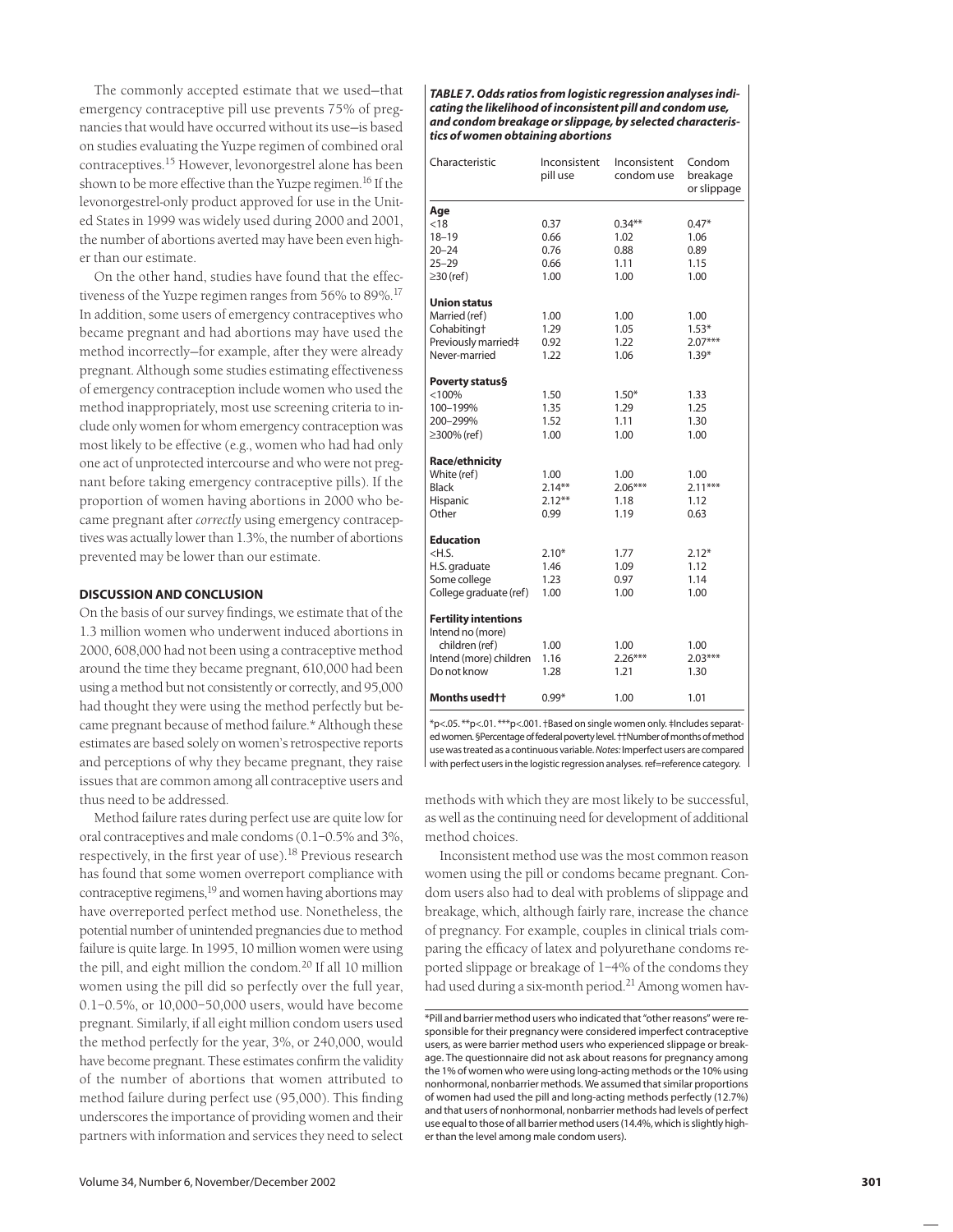ing abortions, 42% of those using condoms became pregnant because of breakage or slippage. Condom breakage or slippage and inconsistent condom use could be reduced by improving knowledge about correct condom use and users' ability to modify their condom use behaviors. Pregnancies resulting from inconsistent pill use could be reduced by couples' increased reliance on condoms as a backup method and by increased adherence to daily oral contraceptive regimens. In particular, women who have not completed high school, those who intend to have a child or more children and black women could benefit from efforts to improve contraceptive use, because women in these groups had an increased likelihood of imperfect pill or condom use.

While most women having abortions who had been contraceptive users were aware that they had not used their method correctly, only a minority had used any backup method. Although we could not estimate the impact of other backup methods, the estimated large impact of emergency contraception on reducing abortion attests to the importance of making sure that all women and their partners have knowledge of and access to this option.

Researchers, policymakers and health care providers often regard women who use contraceptives and those who do not as different populations, each having different needs. To the contrary, it is clear from these women having abortions that most nonusers were prior contraceptive users who had not yet started another method. Furthermore, there was a substantial amount of overlap in women's reasons for inconsistent use and for nonuse.

Nearly one-fifth of all women having abortions—one in three nonusers and one in five condom users—were not using a contraceptive method or were using it inconsistently because of a perceived low risk of pregnancy. Some of these women may have assumed they were having intercourse in a "safe time" in their menstrual cycle; others may have thought their risk of pregnancy was low because they were postpartum or breastfeeding. Furthermore, some may have simply perceived the risk of becoming pregnant to be low, and some may have thought they or their partner was sterile. The frequency of perceived low risk for pregnancy among women who had abortions shows that women and their partners need accurate information about the probability of conception when contraception is not used, the variability of fertility cycles and the importance of consistent contraceptive use.

Twenty-seven percent of contraceptive nonusers and 13% of condom users—or 16% of all women having abortions became pregnant because they were not expecting to have sex. Ambivalence about contraception had been experienced by 22% of nonusers, and small proportions of pill and condom users indicated that they did not care or they "didn't feel like" using their method. Very few women indicated that ambivalence about childbearing intentions had directly influenced their contraceptive use, but among women who had used condoms in the month they became pregnant, those who intended to have a child or more children were more likely than those who did not to report inconsistent condom use or condom breakage or slippage.

Substantial levels of unexpected sex, ambivalence about contraception and the association of fertility intentions with imperfect condom use all reflect the high degree of ambivalence toward sexuality that characterizes the United States.22 Women and men need more opportunities and forums for discussing issues such as whether and when sexual intercourse should occur in a relationship, methods of pregnancy prevention and decision-making about appropriate timing of childbearing. The increased emphasis in public school sexuality education programs and in other public education efforts on abstinence as the only option for unmarried people suggests that fewer, rather than more, young women and men will be exposed to accurate information about sexuality issues in the coming years. In 1999, for example, 40% of sexuality education teachers in secondary public schools either taught that contraceptive methods and condoms are ineffective or did not cover them at all.23 Many adults continue to lack venues for learning about and discussing relationships, sexuality and contraception.

Some women having abortions had not been using contraceptives because they had problems accessing methods and services. Difficulties getting prescriptions refilled also resulted in inconsistent pill use. Making it easier for women and their partners to obtain contraceptive methods could alleviate these problems and, possibly, motivate some women who use less-effective methods to adopt more effective ones. Whereas some higher-income women reported access problems, poor and low-income women were much more likely to do so. The proportion of women of reproductive age covered by Medicaid has decreased, from 13% in 1994 to 9% in 2000, while the proportion without health insurance has fluctuated between 18% and 20% during the same period.<sup>24</sup> At the same time, funding for free and lowcost contraceptive services and supplies for low-income women through Title X has not increased when adjusted for inflation.25 Clearly, more efforts need to be made to provide health insurance coverage for poor and low-income women (and men), as well as increased funding for family planning services. Family planning and other reproductive health services need to provide women and their partners with information about and access to a wide range of methods so they can choose, and receive, the ones best suited to their current lifestyles, including newly available and highly effective methods.

Substantial proportions of adolescents who were not using contraceptives—particularly of those younger than 18—indicated that fear of their parents' finding out they were sexually active was a barrier to contraceptive use. Making sure that adolescents continue to have access to confidential reproductive health care services and increasing their awareness of these services are likely to result in greater contraceptive use and fewer unintended pregnancies.

Some women having abortions indicated that their partners' expectations and desires had prevented them from using a method or from using a method consistently. Efforts to increase knowledge about fertility and contracep